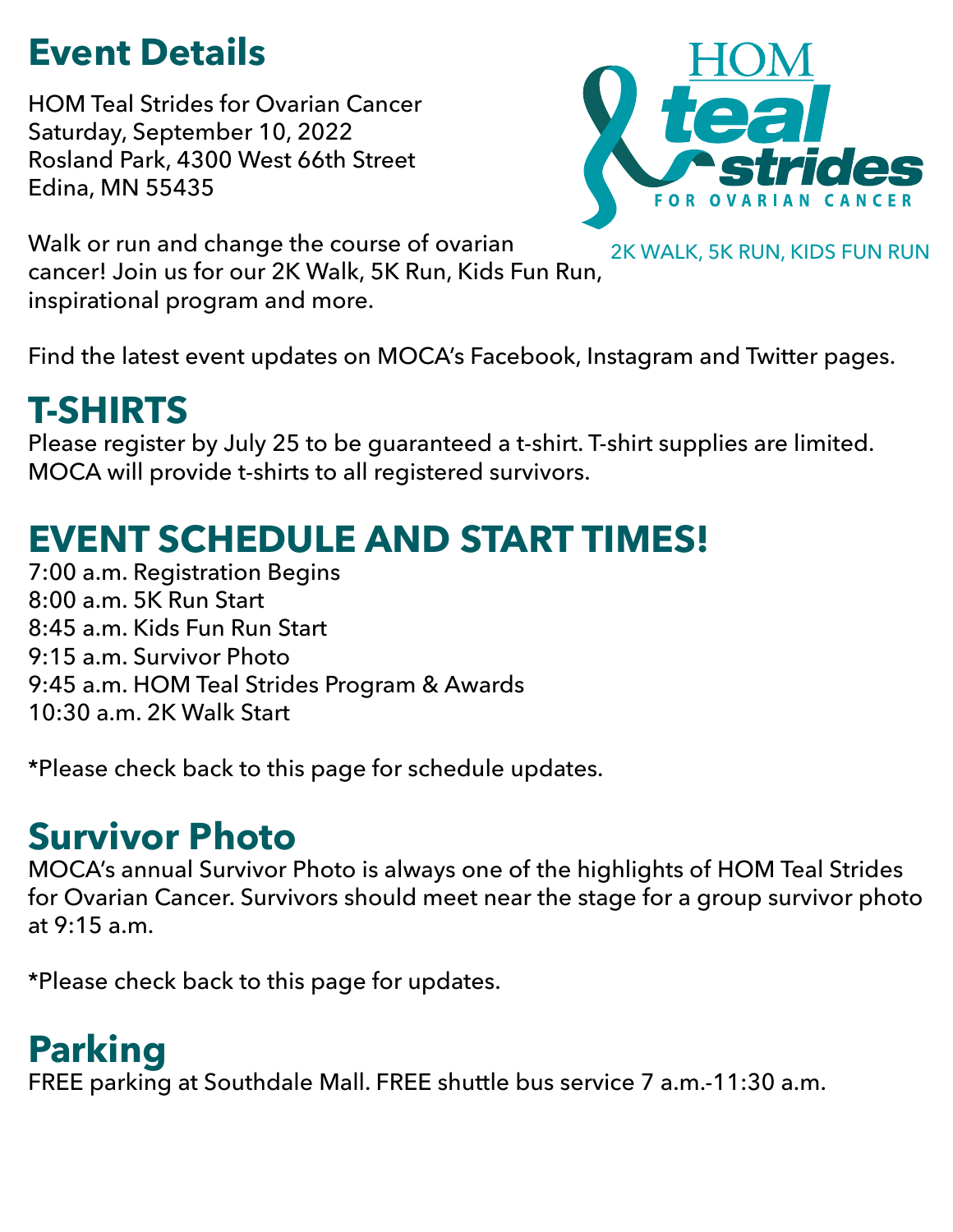### **Early Packet Pick-up**

When you register and select "early packet pickup" before Thursday, August 17, you will have the option to skip the lines on race day and pickup your shirt and bib before the event. "Early Packet Pick-up" will be available on Wednesday, September 7 at the Plymouth, Bloomington or Oakdale HOM Furniture store locations between 1 p.m. and 7 p.m. Pick-up is also available at the MOCA office from 9 a.m. to 4 p.m., Tuesday, September 6-Thursday, September 8.



2K WALK, 5K RUN, KIDS FUN RUN

## **Registration Updated 2022 Pricing Register by August 17 for early bird rates!**

#### **Adult 2K walk or 5K run**

- \$30 Early Bird Registration available through 8/17
- \$40 8/18 through 9/8 at noon
- \$50 "Day of" Event Registration

#### **Youth (Children 12 and under)**

- \$10 Early Bird Registration, available through 8/17
- \$15 8/18 through 9/8 at noon

#### **Teal Supporter (Supporter not able to attend in-person.)**

\$40 - through 9/8 at noon. We will mail you your t-shirt by September 30th.

### **Race Routes**

### 2K Walk:

All participating walkers will start on West 66th Street, near the first set of paths into Rosland Park. They will take a left onto West 64th Street and follow it past the Edina Art Center. They will take a left, turn onto West Shore Drive, and